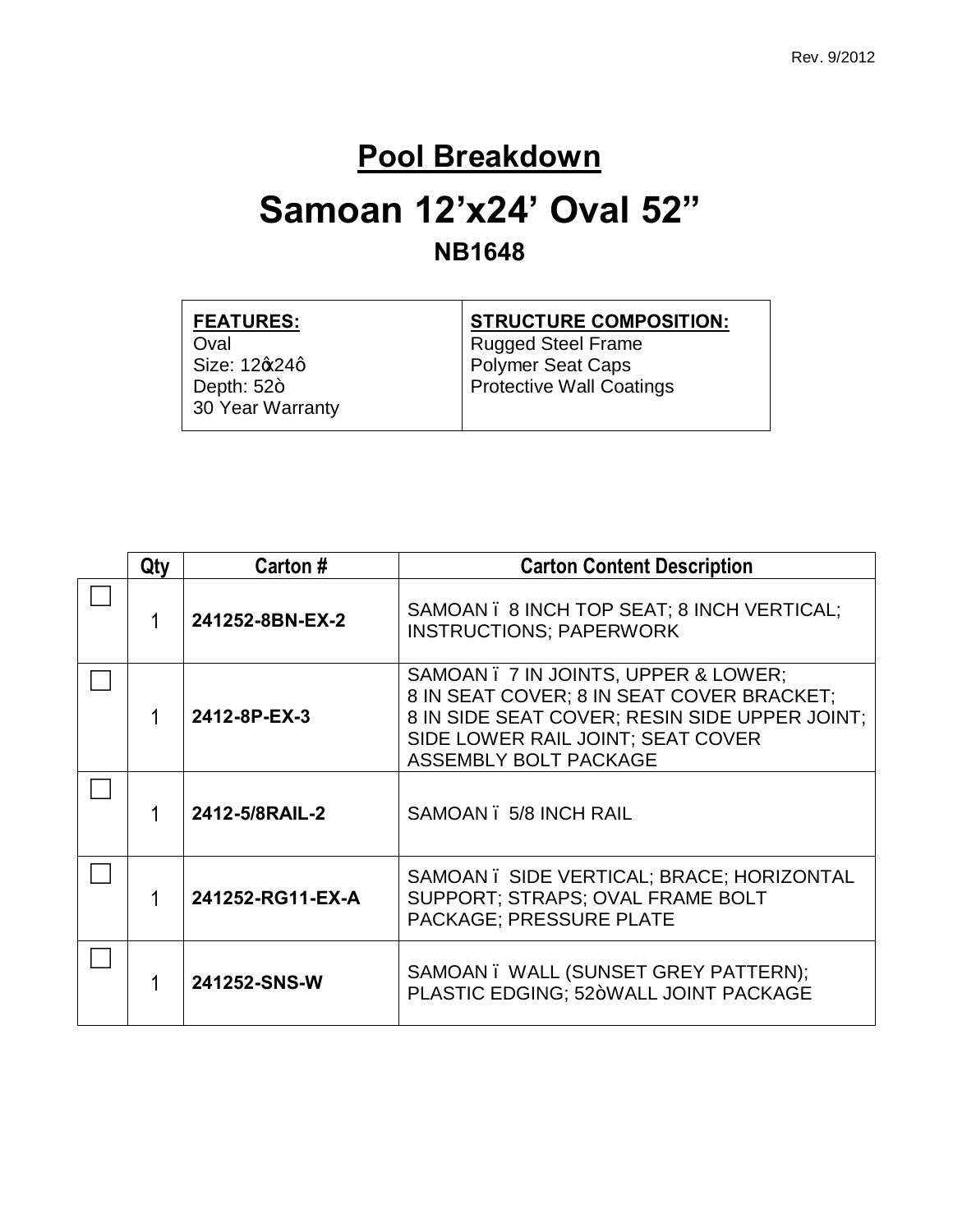# **Carton Breakdown Samoan 12'x24' Oval 52"**

 **NB1648**

|                                | Key#           | Qty | Item#                        | Mfg Part # | <b>Part Description</b>                                          |  |
|--------------------------------|----------------|-----|------------------------------|------------|------------------------------------------------------------------|--|
| FRAME CARTON # 241252-8BN-EX-2 |                |     |                              |            |                                                                  |  |
|                                | 1              | 10  | <b>NBP1045</b>               | 2384       | 8in Vertical (52+High)                                           |  |
|                                | 6              | 16  | <b>NBP1211</b>               | 1180       | 8in Top Seat L=1132mm (44-5/8+)                                  |  |
|                                | ---            | 1   |                              | 0022       | Warranty                                                         |  |
|                                | ---            | 1   |                              | 0023       | <b>Safety Decals</b>                                             |  |
|                                |                | 1   |                              | 0024       | Parts List + Frame Instruction                                   |  |
|                                |                | 1   |                              | 0025       | <b>Safety Booklet</b>                                            |  |
|                                |                |     |                              |            |                                                                  |  |
|                                |                |     | RAIL CARTON # 2412-5/8RAIL-2 |            |                                                                  |  |
|                                | $\overline{4}$ | 32  | <b>NBP1024</b>               | 1212       | 5/8in Rail L=1130mm $(44-1/2+)$                                  |  |
|                                |                |     |                              |            |                                                                  |  |
|                                |                |     | FRAME CARTON # 2412-8P-EX-3  |            |                                                                  |  |
|                                |                |     |                              |            |                                                                  |  |
|                                | $\overline{2}$ | 10  | <b>NBP1061</b>               | 2176       | 7in Resin Joint - Upper                                          |  |
|                                | $\overline{7}$ | 10  | <b>NBP1047</b>               | 2483       | 8in Seat Cover Bracket                                           |  |
|                                | 8              | 10  | <b>NBP1046</b>               | 2482       | 8in Seat Cover                                                   |  |
|                                | 10             | 10  | <b>NBP1062</b>               | 2276       | 7in Resin Joint - Lower                                          |  |
|                                | 13             | 6   | <b>NBP1048</b>               | 3474       | 8in Side Seat Cover                                              |  |
|                                | 16             | 6   | <b>NBP1070</b>               | 3234       | 5/8in Side Lower Rail Joint                                      |  |
|                                | 19             | 6   | <b>NBP1004</b>               | 3177       | Resin Side Upper Joint                                           |  |
|                                |                |     |                              |            | Seat Cover Assembly Bolt Package (Part # 3318 / Order # NBP1032) |  |
|                                | 3              | 168 | <b>NBP1032</b>               | 0341*      | #12 Sheet Metal Screw                                            |  |

\*These part # are not available to purchase separately. They must be purchased as the Seat Cover Assembly Bolt Package, Order # NBP1032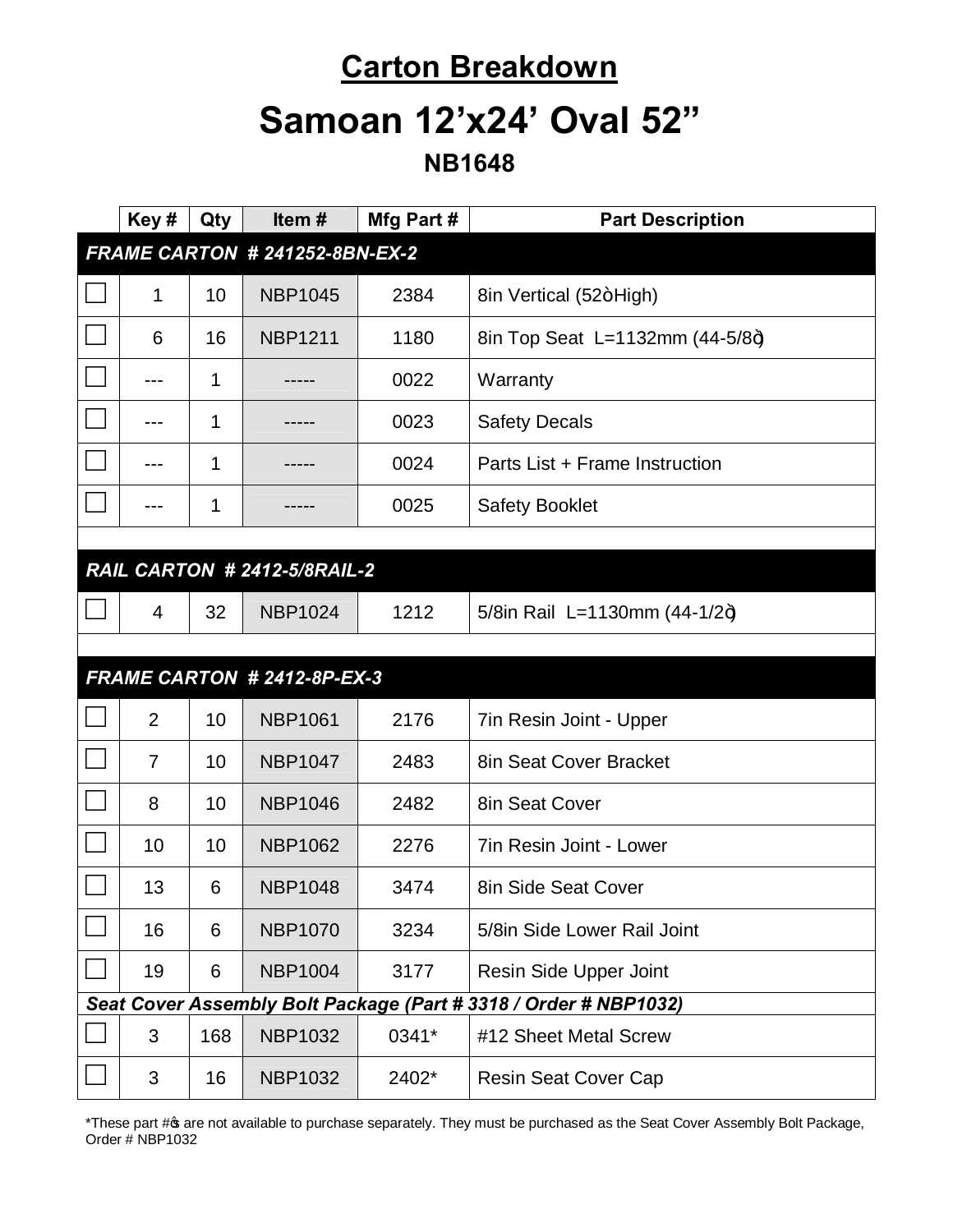#### **Carton Breakdown**

## **Samoan 12'x24' Oval 52"**

 **NB1648**

|                                                         | Key#                                                                 | Qty | Item#          | Mfg Part#   | <b>Part Description</b>                                  |  |
|---------------------------------------------------------|----------------------------------------------------------------------|-----|----------------|-------------|----------------------------------------------------------|--|
| FRAME CARTON # 241252-RG11-EX-A                         |                                                                      |     |                |             |                                                          |  |
|                                                         | 12                                                                   | 6   | <b>NBP1006</b> | 3314        | <b>Side Vertical</b>                                     |  |
|                                                         | 14                                                                   | 6   | <b>NBP1209</b> | 4106        | <b>Brace</b>                                             |  |
|                                                         | 15                                                                   | 6   | <b>NBP1210</b> | 5239        | <b>Horizontal Support</b>                                |  |
|                                                         | 17                                                                   | 3   | <b>NBP1014</b> | 7254        | Middle Strap L=835mm $(32-7/8+)$                         |  |
|                                                         | 17                                                                   | 6   | <b>NBP1012</b> | 7224        | End Strap L=1400mm $(55-1/8+)$                           |  |
|                                                         | 18                                                                   | 6   | <b>NBP1011</b> | 6254        | Pressure Plate L=680mm (26-3/4+)                         |  |
|                                                         | $---$                                                                | 1   |                | $- - - - -$ | <b>Braced Oval Pool Instructions</b>                     |  |
|                                                         | Braced Oval Frame Bolt Package (Part # 0104 / Order # NBP1000) QTY 3 |     |                |             |                                                          |  |
|                                                         | 11                                                                   | 13  | <b>NBP1000</b> | 0923*       | M8 x 20 Hex Head Bolt                                    |  |
|                                                         | 11                                                                   | 13  | <b>NBP1000</b> | 0423*       | 10.5mm x 21mm x 2.0mm Plain Washer                       |  |
|                                                         | 11                                                                   | 13  | <b>NBP1000</b> | 0623*       | M8 Nut                                                   |  |
|                                                         | 11                                                                   | 8   | <b>NBP1000</b> | 0341*       | #12 Sheet Metal Screw                                    |  |
|                                                         |                                                                      |     |                |             | Strap Bolt Package (Part # 0105 / Order # NBP1001) QTY 3 |  |
|                                                         | 11                                                                   | 22  | <b>NBP1001</b> | 0623*       | M8 Nut                                                   |  |
|                                                         | 11                                                                   | 22  | <b>NBP1001</b> | 0923*       | M8 x 20 Hex Head Bolt                                    |  |
| WALL CARTON # 241252-SNS-W                              |                                                                      |     |                |             |                                                          |  |
|                                                         | 5                                                                    | 15  | <b>NL107</b>   | 8100        | <b>Plastic Edging</b>                                    |  |
|                                                         | 9                                                                    | 1   | PC5175         | 52+Wall     | <b>Sunset Grey Wall</b>                                  |  |
| Wall Joint Bolt Package (Part # 0113 / Order # NBP1021) |                                                                      |     |                |             |                                                          |  |
|                                                         | 3                                                                    | 26  | <b>NBP1021</b> | 0513*       | 1/ <sub>4</sub> +x 1/ <sub>2</sub> +Truss Head Screw     |  |
|                                                         | 3                                                                    | 51  | <b>NBP1021</b> | 0411*       | 1/ <sub>4</sub> +Reinforcing Washer                      |  |
|                                                         | 3                                                                    | 26  | <b>NBP1021</b> | 0611*       | $1/4 + N$ ut                                             |  |

\*These part # are not available to purchase separately. They must be purchased as part of corresponding Bolt Package.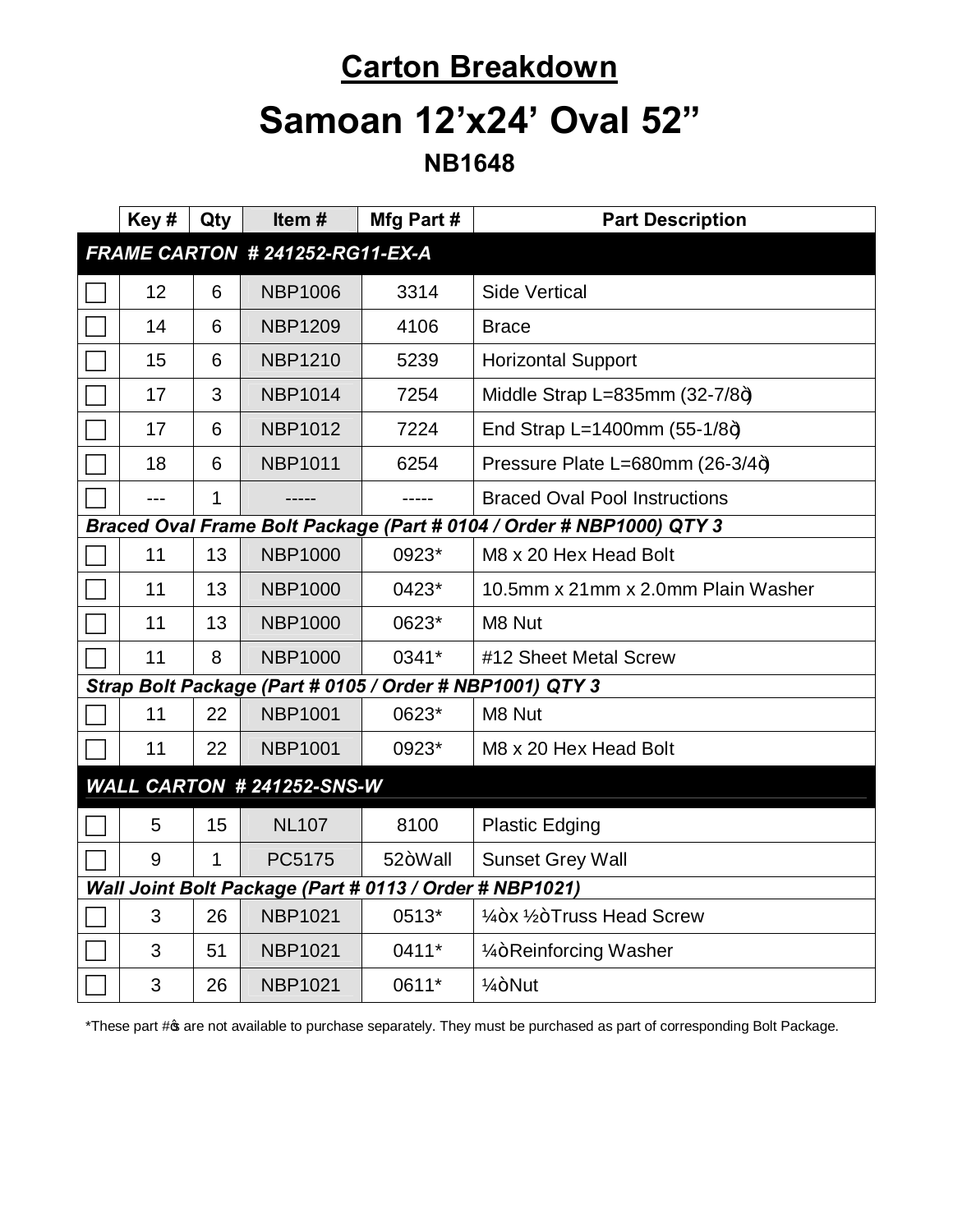### **Samoan 12'x24' Oval 52"**

 **NB1648**